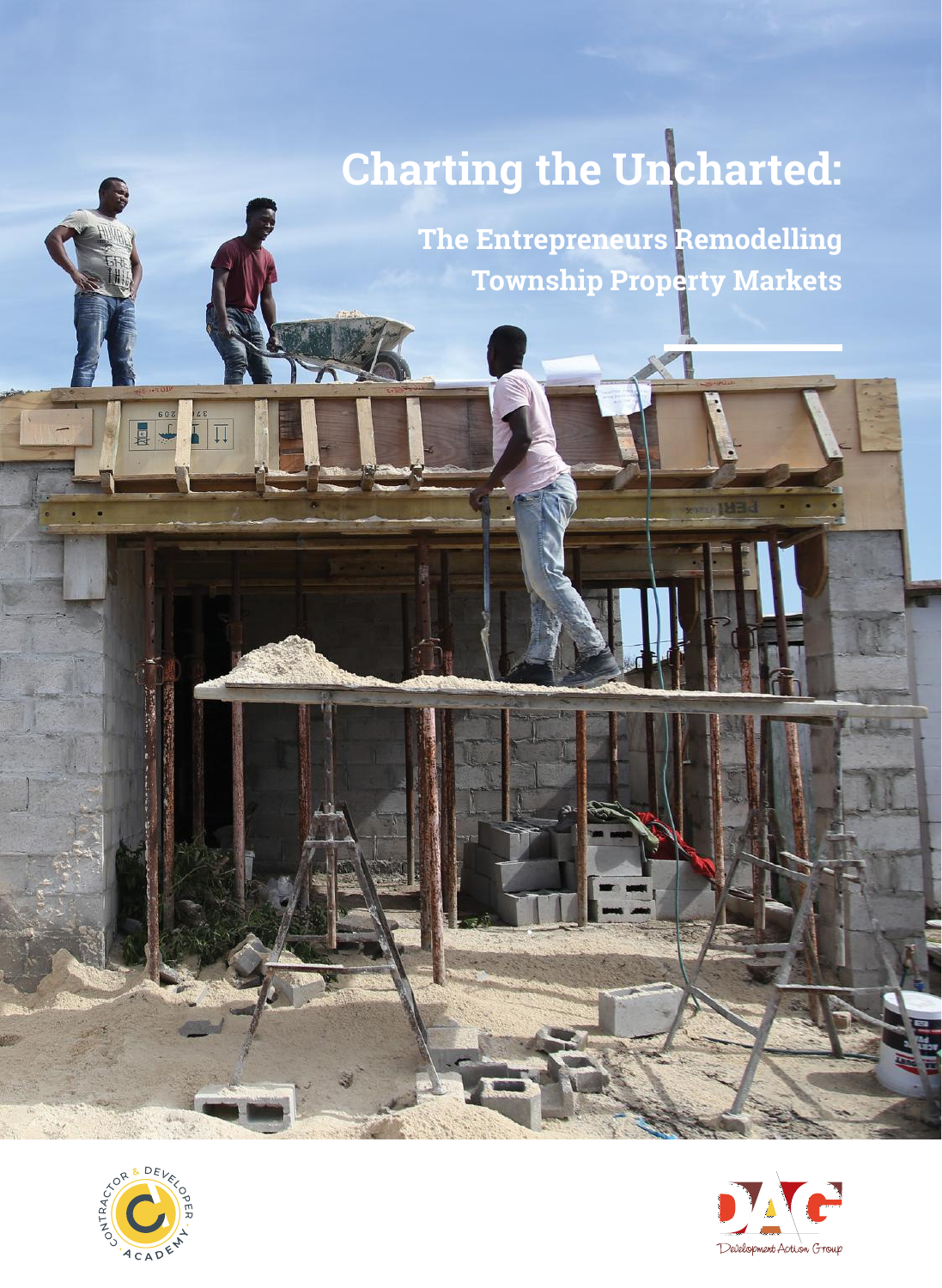Down a quiet lane in Mfuleni, Khayelitsha, Tando<br>Mdekazi\* stands before the 15-unit building that he and his company Ekhaya have spent two years — from land purchase to construction — developing. Although very nearly complete, plastic sheeting blows from the windows of upstairs units, four-months behind scheduled completion.

"Our biggest mistake was the planning at the beginning  $-$  or the not planning," says the 31-year-old chartered accountant with a wry laugh.

Mdekazi explains that knowing and planning for all the pieces of the building process from the very start would have avoided costly setbacks with subcontractors, which, added to 2020's hard lockdown<sup>1</sup>, contributed to the unfinished and thus unoccupied status of the upstairs units.

"I would have been disappointed if the quality was

not what I wanted, but to some extent it has exceeded my expectations," he says, gesturing to the solid build and quality workmanship.

He obviously did something right, because, economic hardship from the pandemic notwithstanding, within two weeks of advertising, the seven downstairs units were fully occupied. "The demand is mind blowing. I wish I had another R2 million," he laughs.

Developing well-located affordable rental units in the townships surrounding Cape Town, Mdekazi is part of a growing army of so-called 'entrepreneurial micro-developers' (*see Box 1*). Typically buying

residential properties and demolishing existing top structures, these entrepreneurs are using the whole plots to develop multi-unit rental blocks that represent an important new source of affordable housing across South Africa's metros.

Because these entrepreneurs have predominantly been operating on existing residential plots, their efforts have until now largely – and somewhat misleadingly – been lumped into the South African housing category known as 'backyarding'.

A practice that originated as a response to apartheid-era laws limiting housing for black people in cities, this practice — which encompasses everything from shacks haphazardly pieced together to formal brick and mortar units that comply with building regulations — remains the most ubiquitous and hands-on response to a countrywide lack of affordable housing. Unfortunately, its controversial provenance and

> the reality of *where* backyarding occurs (consider how a unit constructed in a Constantia garden would be called a 'granny flat' or 'wendy house') continue to imbue the term with loaded connotations of informality, illegality, and a 'less-than status'2 .

But backyarding has been evolving, and two streams of production have brought the practice to a point that arguably a new name

is needed to distinguish what is happening now from the historic image of sub-standard, overcrowded dwellings.

The first stream of production could be called 'homeowner micro-developers'. Not radically dissimilar from 'typical' backyarding, this model typically is undertaken by female- and/or pensioner heads of household who add a few rooms (generally two to six) in their backyards, and remain on-site as landlord. The shift here is slight, but evident in both structure — the rooms are constructed of brick and mortar, and intent  $-$  this is a once-off effort to secure a long-term source of income rather than to accommodate family<sup>3</sup>.

The second stream, and the subject of this case study, is made up of 'entrepreneurial micro-developers' like Mdezaki. Targeting well-located township locations — but also harbouring aspirations to grow their businesses to other suburbs beyond the township — these entrepreneurs are developing two- to three-storey structures with a minimum of six formal units on a single plot; they also intend to repeat the process, creating portfolios of rental properties catering to the gap market4 . In doing this, entrepreneurial micro-developers are growing an entirely new sector within a historically under-served part of the country's property market.

The potential of this 'm[assive-small](http://www.massivesmall.org/what-is-massive-small/)' approach to development<sup>5</sup> to shift the dynamics behind affordable housing provision across South Africa is exciting. It is also crucial,



### What is an Entrepreneurial Micro-Developer?

While the need for additional household accommodation (some of which will continue to be informal in structure) remains, different forms of 'backyarding' should be distinguished with new names. We are calling the individuals or property stokvels engaging in this market 'micro-developers'.

As distinct from homeowner micro-developers, entrepreneurial micro-developers are those who are buying properties and demolishing existing structures to maximise space for multi-unit developments intended as affordable rental properties, which also will be one in a portfolio of such developments. Some general characteristics:

- Business owner(s) or permanently employed.
- Self-finances the developments through personal savings, personal bank loan, or unsecured housing finance loan
- Chooses land that is well-located, close to social and public amenities.
- Develops a minimum of six rental units per property
- Average unit size  $17m^2$ -25m<sup>2</sup>

#### Some gaps identified:

- Lack of access to affordable finance models (including equity development securities if the bank guarantees scaling up).
- Land-use regulations and planning approval processes do not speak to this kind of development
- No sector coordination for collective bargaining: Micro-Developers, Built Environment Professionals & Finance institutions are all operating as individuals.

<sup>1</sup> From 26 March - 1 June, 2020, South Africa instituted one of the world's strictest COVID-19 lockdowns. <sup>2</sup> See DAG's publication: [Enabling Affordable Rental](https://www.dag.org.za/wp-content/uploads/2021/02/dag-financial-publication-lr.pdf) [Housing: Interplay of Finance & Planning Policy 2020](https://www.dag.org.za/wp-content/uploads/2021/02/dag-financial-publication-lr.pdf). \*Names have been changed to protect identities.

"entrepreneurial micro-developers

entirely new sector within a historically under-served part of the country's property market."

3 See DAG publication: Building a Legacy: A single mother's journey to becoming a homeowner micro-developer, the first in this series of case studies, which focuses<br>on homeowner developers. 4 The gap housing market can be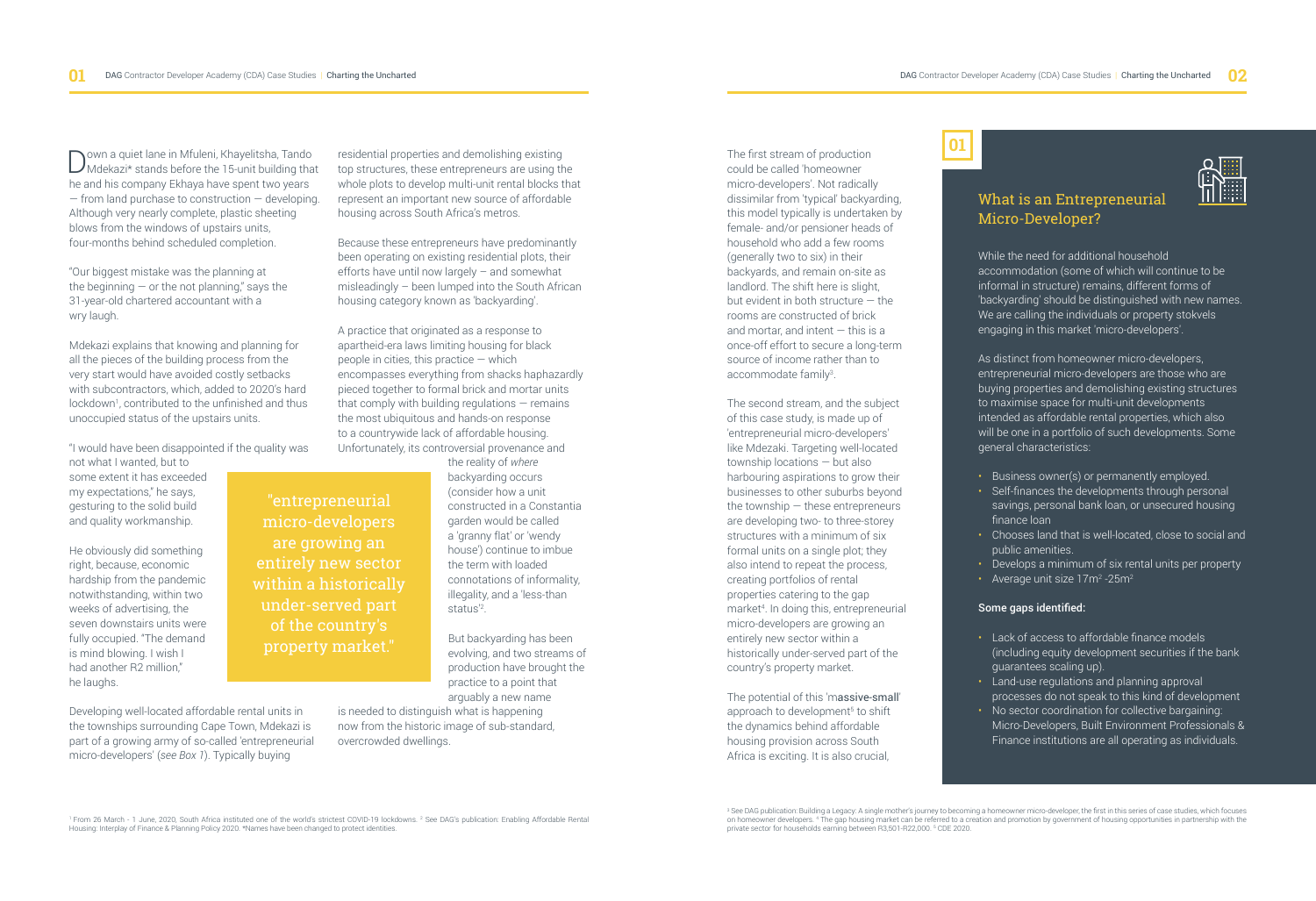as existing efforts by both the state and private sector have failed to provide the amount of affordable housing so desperately needed. Moreover, it is a business opportunity that township entrepreneurs are seizing upon.

But the question of how to support this sector to not only maximise the number of affordable housing opportunities created, but also ensure that the housing produced complies with municipal regulations, results in safe structures, and contributes to building sustainable and healthy neighbourhoods, is both the challenge and opportunity of this moment.





Pictured above: Ekhaya's building work in 2020.

"how to support this sector to not only maximise the number of affordable housing opportunities created, but also ensure that the housing produced complies with municipal regulations, results in safe structures, and contributes to building sustainable and healthy neighbourhoods, is both the challenge and opportunity of this moment."

From Mdekazi's upper storey,<br>the view over Mfuleni is changing. Long dominated by single-storey RDP houses and the glint of tin signalling the informal shacks squeezed in between, the neighbourhood is increasingly punctuated by double-storey developments like Mdekazi's. And while many of these may have been built in compliance<sup>6</sup> with South African Bureaus of Standards (SABS)7 and National Home Builders Registration Council (NHBRC) regulations<sup>8</sup>, it is almost a certainty that few if any have been rezoned.

There are two issues at hand here. The first is around building with approved plans that comply with regulations that exist to ensure safety measures around fire, public-health, and structural soundness; that is, the material foundations that distinguish a healthy and safe neighbourhood from a slum. Most entrepreneurial micro-developers understand this need, and make at least some effort to comply, though that effort is often commensurate with the perceived efficiency and helpfulness of their local District Office (where plans are submitted).

The second issue is zoning. Often striking laypeople as an opaque bureaucratic nicety (it is important to note that most entrepreneurial micro-developers are rarely



#### Differences between Single Residential and General Residential Zoning Summarised

The General Residential zonings are designed to provide a healthy, safe, and pleasant environment for urban living at higher densities, in order to promote efficient urban development, manage the pressure of urban growth, and reduce urban sprawl. Different zonings and sub-zonings permit different levels of development intensity, particularly relating to height and floor space. Within these zonings there are controlled opportunities for home employment and low-intensity, mixed-use development.

The Single Residential zonings are designed to provide locations for predominantly single-family dwelling houses in low- to medium-density neighbourhoods, with a safe and pleasant living environment. There are controlled opportunities for home employment, additional dwellings, and low intensity mixed-use development on a Single Residential property. In recognition of the different socio-economic circumstances of the city, there are two Single Residential zonings, one for conventional housing and one for incremental housing (where upgrading of informal settlements is encouraged).

*Summary extracted from CoCT Municipal Planning By-Law, 2019*

<sup>6</sup> A recent CoCT study found that 40% of backyard structures in a sampled Khayelitsha neighbourhood met formal building regulation requirements (CoCT 2020). <sup>7</sup> SABS is the country's chief national standardisation body. <sup>8</sup> National Home Builders Registration Council (NHBRC) is a regulatory body of the home building<br>industry, established in accordance with the provision of the registered with the NHBRC. Some exemptions exist, but the certification is there to protect the safety and interests of those occupying the buildings.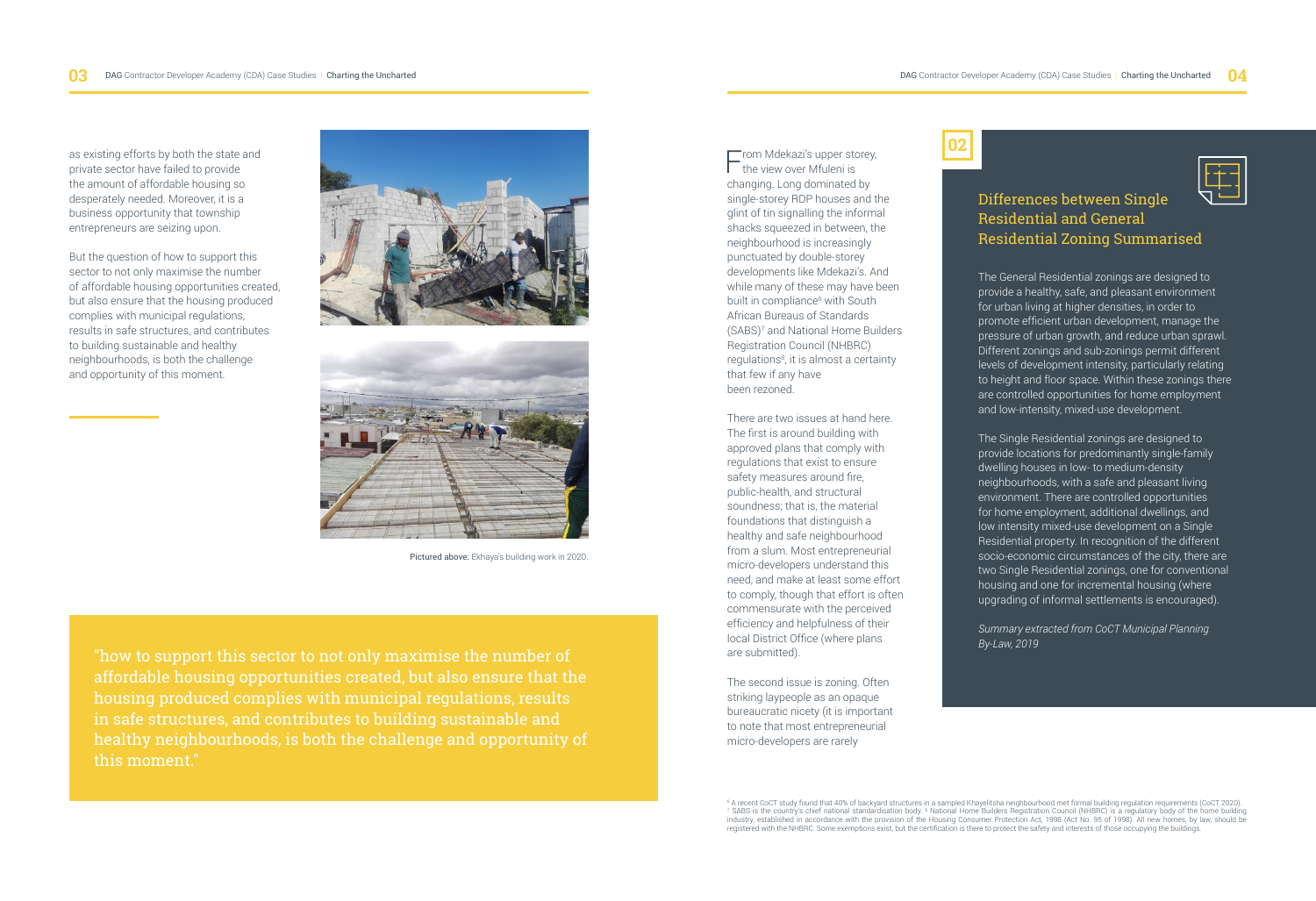DAG Contractor Developer Academy (CDA) Case Studies | Charting the Uncharted

built-environment professionals by training), zoning is in fact a crucial tool to regulate and manage land-use. Determining the type and intensity of a given area's 'use', zoning is also what dictates a neighbourhood's bulk infrastructure allotment — functional roads, sanitation and potable water systems, etc. Most township plots are zoned Single Residential (SR2), a relatively liberal category that allows for a primary dwelling, second and third dwellings<sup>9</sup>, domestic staff quarters, and additional outside bedrooms10. However, the addition of kitchens to any of the additional bedrooms triggers the need to rezone from Single Residential (SR2) to General Residential (GR1-6) category (*See Box 2*). According to a the [Land Use Management Tariff Rules 2021-22,](http://resource.capetown.gov.za/documentcentre/Documents/Financial%20documents/Ann6_2021-22_DevelopmentManagement-LandUseMgtNew.pdf) the cost of a rezoning application alone starts at R6,900, with other related fees such as advertising carrying a minimum price tag of R10,000.

Additionally, changes in land use or zoning that

result in intensified utilisation of the land and thus infrastructure give rise to [Development](http://resource.capetown.gov.za/documentcentre/Documents/Graphics%20and%20educational%20material/Development%20Charges%20Tip-in%20Brochure%2020141128%20ng%20sb.pdf)  [Charges \(DCs\).](http://resource.capetown.gov.za/documentcentre/Documents/Graphics%20and%20educational%20material/Development%20Charges%20Tip-in%20Brochure%2020141128%20ng%20sb.pdf) Imposed on all development applications to the City and determined according to relevant land use or planning legislation, DC fees tied to rezoning escalate according to the number of units in question, but start at about R35,000 per additional unit<sup>11</sup>.

In principle all of the aforementioned fees pay for the added capacity and maintenance of the bulk infrastructure required by the increased population the rezoning accommodates.

But for entrepreneurial micro-developers contemplating whether or not to rezone, the already inadequate infrastructure of township areas coupled with the City's perceived neglect of these neighbourhoods going back generations often answers that question for them.

"There are hundreds [of incorrectly zoned structures] around here. It's impossible for City to come after all of us with that issue," says Mdekazi, who, having secured all his certificates (electrical, plumbing, structural engineering, etc.) as well as NHBRC approval, has gone to great lengths to comply with all regulations that speak to clear material risks. But evaluating the cost-benefit of rezoning, he and his partners at Ekhaya deemed the price too high, and the benefit too speculative.

This reluctance speaks to a few key issues inhibiting this sector from fulfilling its potential to serve the greatest good for the greatest number. First, how the excessive

> cost of the finance that most entrepreneurial micro-developers can access, and an initial lack of building expertise, forces them to find savings elsewhere. And second, how the City needs to do a better job of explaining, enforcing, and also simplifying its regulatory requirements if it truly wants to see mass compliance.

This second point is a bit of a Catch-22, as the City is struggling to provide infrastructure that it has no funds for, but people are disinclined to pay fees for

<sup>9</sup> Size limitations on the second and third dwelling are 60m<sup>2</sup> each. The construction of additional dwellings carries a development charge, which goes towards sewage and road capacity, etc. <sup>10</sup> The differentiation between an outside bedroom and a dwelling is the addition of a kitchen and bathroom. 11 Exact amounts depend<br>on the size, and there are also rebates depending on if i through creating an overlay zone or introducing small-scale rental units as an additional use within the SR2: Incremental Housing zone. What remains unclear are the limitations/conditions that will come with the overlay zone, and how it will contribute towards increased delivery of micro rental units.

"the City needs to do everything it can to make it easier for micro-developers to comply with regulations, because development is happening, with or without its blessing."

new infrastructure in light of the inadequacies and poor maintenance of the existing system.

Fortunately, the City of Cape Town (CoCT) made encouraging headway in late 2020 when it [formally](http://www.capetown.gov.za/Media-and-news/Khayelitsha%20property%20owners%20and%20others%20can%20boost%20rental%20market)  [recognised the contribution micro-developers are](http://www.capetown.gov.za/Media-and-news/Khayelitsha%20property%20owners%20and%20others%20can%20boost%20rental%20market)  [making](http://www.capetown.gov.za/Media-and-news/Khayelitsha%20property%20owners%20and%20others%20can%20boost%20rental%20market) to the City's housing crisis, and pledged various types of support. These included prioritising and expediting plan approval for this type of development, and establishing overlay zones regulatory tools that create a special zoning district over existing base zone(s), identifying special provisions in addition to those in the underlying base zone(s)12. But such interventions will require extensive studies before they can be written into the bylaws that would then need to be passed as amendments — part of a process that only happens every two to three years. In other words, it could be a while.

In the meantime, the City needs to do everything it can to make it easier for micro-developers to

comply with regulations, because development is happening, with or without its blessings. Ignoring these issues is asking for a repeat of what happened in DuNoon, where "because of the hands-off approach of the public sector, buildings are not up to scratch and the infrastructure has collapsed — the potholes are so bad you need a 4x4 to enter," as Zama Mgwatyu, programme manager at the Development Action Group (DAG), notes.

The state of affairs Mgwatyu describes not only made a mess of the neighbourhood in question, it also effectively prevents financiers from considering a loan to anyone keen to build something legitimate in DuNoon in the future  $-$  thus almost ensuring the area will remain in shambles in perpetuity.

An urban land rights NGO that was one of the first to grasp the significance of this sector — both in terms of its provision of affordable housing, but also its economic potential for township-based

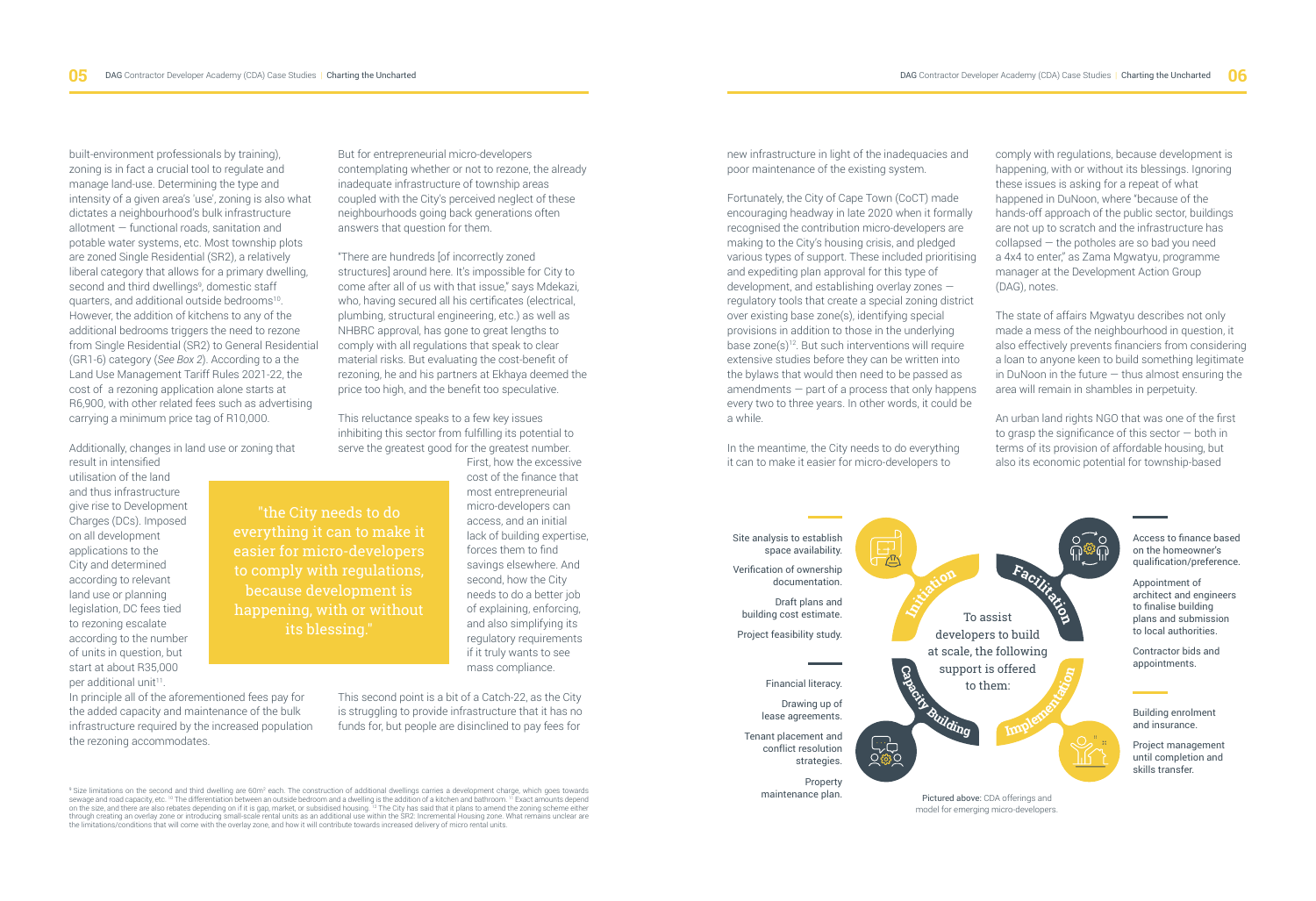micro-developers and builders — DAG in 2017 incubated the Contractor and Developer Academy (CDA).

Providing trainings and support to both emerging micro-developers and contractors, the CDA also exists to better understand the sector, whose expansion it advocates for, but in lines with the building and planning regulatory compliance that underlie the creation of safe and sustainable neighbourhoods.

"We're saying, City of Cape Town, simplify your land use management policies and regulations so that it's easier for micro-developers to engage with and get support from your District Offices. That's number one. Number two, the City has eight District Offices, but [between them], their approach and interpretation of their own regulations is different. So how can the City standardise that support?" Mgwatyu says.

Mgwatyu is referring to the anecdotal, but commonly made observation about a link between the different treatment micro-developers receive depending on which District Office they must work with, and the number of people submitting their plans for scrutiny. That is, in Khayelitsha where the District Office has become known for its supportive interpretation of the bylaws, proactive assistance to applicants, and the speed with which it turns applications around, the volume of applications has markedly increased<sup>13</sup>. (The Khayelitsha-Mitchells Plain office aims for plans to be returned within four weeks of submission. Other offices are said to take anywhere from 'six months to a year'.)

Aware of these intra-District differences in approach, former Khayelitsha-Mitchells Plains District Office Manager, Charles Rudman, says that creating things like overlay zones that provide the necessary planning permission could



Pictured above: Project management team meeting.

help curtail such inconsistent treatment, as "there would be then no need for a planning process to be followed… meaning we will be able to stop different interpretations from preventing this [type of building] from being accepted from a planning perspective."

While unifying the District Offices' approach to this sector will likely be a difficult and contentious task, affordable housing advocates like DAG say that if the City is sincere in its desire to see the sector both grow and comply with formal regulations, a more supportive and accountable approach needs to be the standard.

Rudman agrees, saying: "We need to become responsive to our communities out there. How do we make experience the best for our clients? That's the attitude we need to instill in our staff."

As to the potentially prohibitive cost of development charges and rezoning, some have suggested that national government could offer subsidies to entrepreneurial micro-developers. While others counter that this would be unfair, the question of who pays would perhaps be less controversial if these micro-developers could catch some breaks elsewhere.

 $T$  inance remains the biggest challenge," affirms "| inance remains the biggest challenge," a<br>
Mdekazi, explaining that Ekhaya funded its Mfuleni development through shareholders' combined personal savings and, eventually, a R1m loan.

Indeed, the first  $-$  and by far most common — finance option used by entrepreneurial micro-developers is an ad hoc combination of savings plus personal loans and credit cards, the latter carrying interest rates from 20-27%. The fact that developers are willing to use such an expensive form of finance speaks simultaneously to the unwillingness of traditional banks to loan in this space, and the sector's potential profitability — estimated to yield an average return on investment of 20-25%14.

But a few institutions offering different development finance models have appeared since 2017<sup>15</sup>. Of these, iBuild, which describes itself as providing

"innovative lending solutions to low-income workers that banks would typically reject based on affordability" came forward to fund Ekhaya's development. Offering mortgagebacked loans of a minimum of R60,000 with a repayment rate less than traditional personal loan financing options, iBuild is also

one of the most flexible lenders to emerge in this space (unlike its competitors, it doesn't observe strict geographic limitations).

Based on its credit-worthiness, Ekhaya only qualified for an initial loan from iBuild of R700,000, an amount all parties knew would cover only the shell structure of the 15 units envisioned (the total estimated cost was R1.4m). Not wanting to overcapitalise in Mfuleni, iBuild would not budge on this figure. Ekhaya decided to proceed, planning to source additional finance once the shell was up.

When it saw the quality of the shell structure, iBuild approved the company for an additional R300,000 to complete the ground floor units, the rental income from which could then fund the completion of the top floor units. Although it is true that where there's a will, there's a way, it is also the case that the more circuitous the route, the higher the risk to would-be entrepreneurs of falling prey to loan sharks and bad debt.

"We're very strict now about asking if the money we're going to give is enough to complete the build," says Sibusiso Zitha, iBuild's CEO, who is nothing if not willing to learn from experience, and whose

nimble and openminded approach to the sector has recently gained the company a number of big investors.

Although it is the micro-developer who is ultimately responsible for making the finance work, as a lender, iBuild wants clients to succeed, which means making things as seamless

as possible. Ekhaya's piecemeal funding structure was further belaboured by a system of incremental disbursements (e.g., tilers submit their invoice, and then iBuild pays that amount out), which frustrated the developers' ability to run processes in parallel. Fortunately, iBuild has also changed this, now

14 Rob McGaffin, personal communication, November 2020. For more detail about financing this sector, see DAG's publication: Enabling Affordable Rental Housing:<br>[Interplay of Finance & Planning Policy 2020.](https://www.dag.org.za/wp-content/uploads/2021/02/dag-financial-publication-lr.pdf) 14 The main playe

"Although it is true that where

more circuitous the route, the higher the risk to would-be entrepreneurs of falling prey to loan sharks and bad debt."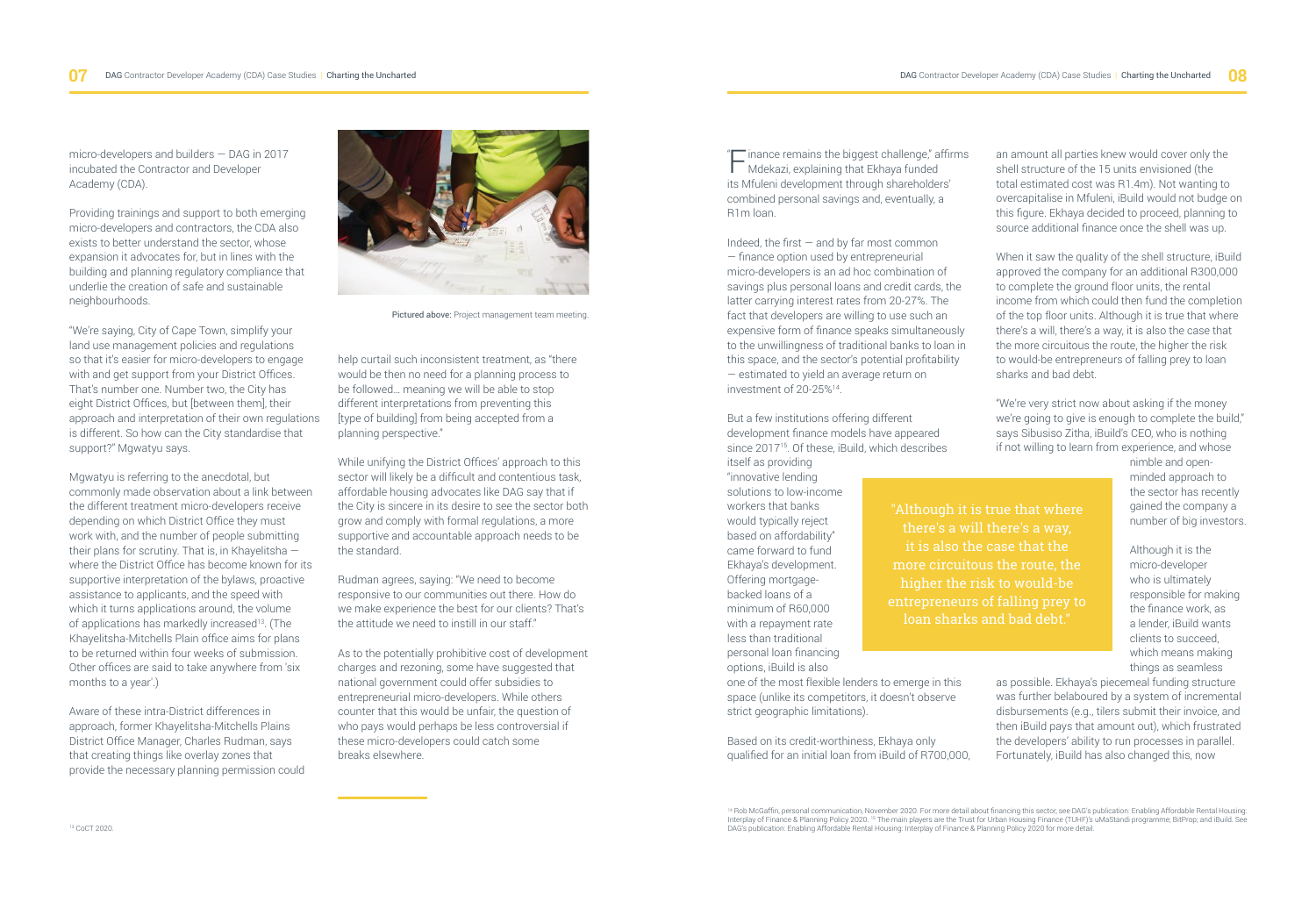disbursing large lump sums to clients. "We were trying to protect ourselves," Zitha explains of the original system.

Some argue that the best way for lenders in this sector to protect themselves is to protect their investment; that is, provide more active support for microdeveloper clients in the form of training, mentorship, and guidance from experienced project managers.

"We've changed our approach not to be just an arms-length lender," says Zitha, explaining that the company started to see how its 'hands-off' lending style had in some cases led to poor quality or even unfinished builds, which ultimately translated into unoccupied units and defaults on repayments.

"We realised we had to move beyond just giving loans," Zitha says.

This meant being involved with everything from helping clients with the blueprints and selecting the right builder, to educating them through the build, and finally assisting with rental management at the end.

In large part, iBuild's newly adopted 'hands-on' approach is modelled on its pilot partnership with the CDA  $-$  a relationship iBuild initiated when it asked the CDA to serve as project manager for Ekhaya's build.

As Ekhaya's project manager, the CDA advised the company to use Kuhle Quality Projects, a CIDB grade 4 contractor that had participated in several CDA trainings. Although Kuhle's quote exceeded the amount Ekhaya initially had hoped to pay, Mdekazi says they are grateful they went with the recommendation. "It was a good decision, in terms of the structure and quality we got," he affirms.





Pictured above/opposite: Project team meeting to monitor site progress.

"We need to become responsive to our communities out there. How do we make experience the best for our clients? That's the attitude we need to instill in our staff."



That said, the shortfall in the initial loan amount led to Ekhaya asking Kuhle to stop work after the shell structure was complete, with the rationale that it could then save money by bringing in individual artisans for the finishes. While this approach did reduce contractor costs, it required more intense and astute project management from the CDA and Ekhaya. Even so, because the artisans used were not planned for from project inception, a number of things happened out of order — chasing carved out of walls already plastered for the plumber requiring refits and do-overs, which again, added to the bill and the delays.

In addition, retaining skilled and reliable artisans proved another challenge. "We lack credible skills in South Africa: plumbers, bricklayers, plasterers, electricians… everything really. The only thing you find easily are labourers," notes Kuhle's founder and director, who thinks the FET training colleges of old should be reinvested in.



Pictured above: CDA's capacity building course outline for emerging contractors.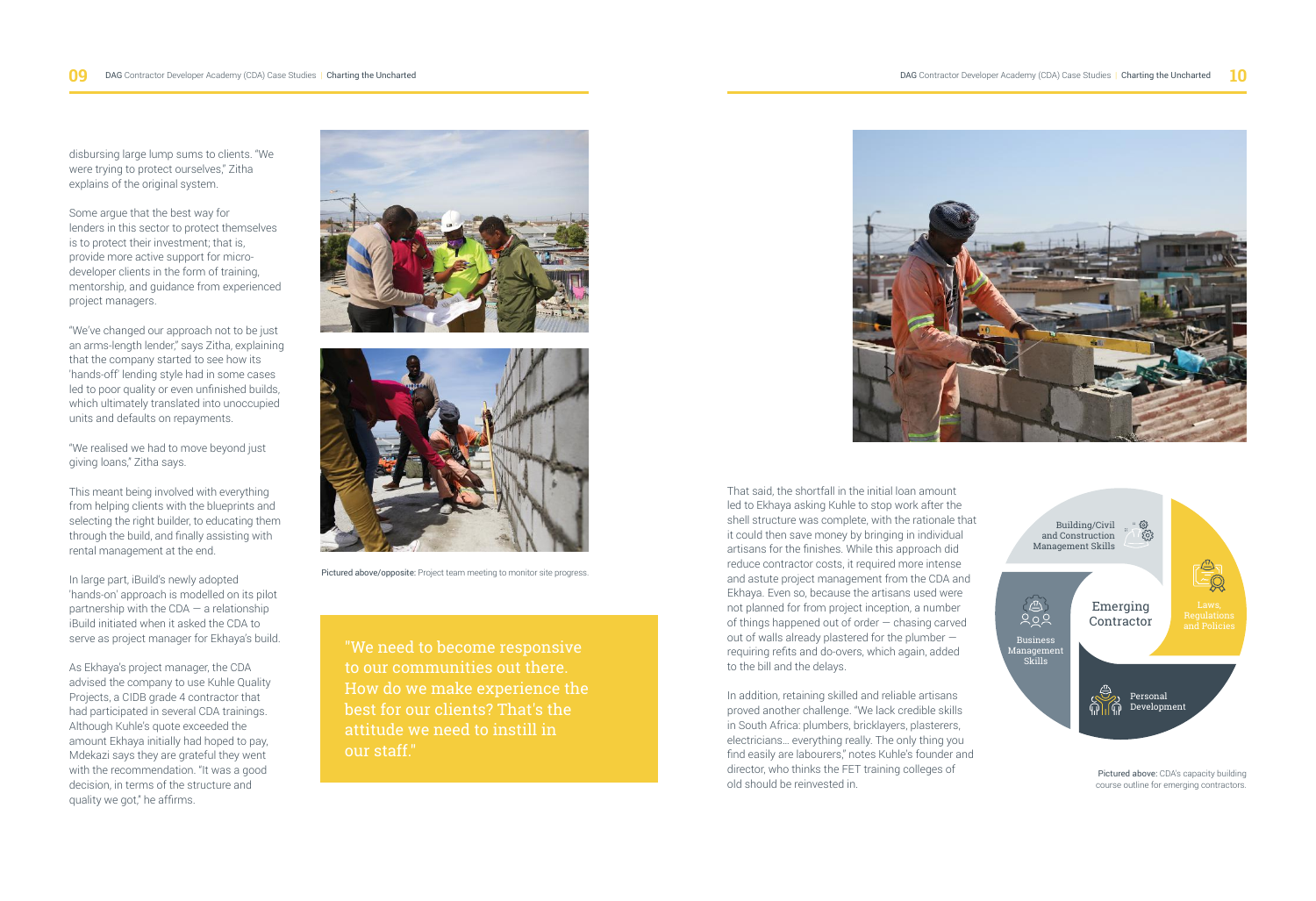

Pictured above: Ekhaya's development of 15 units.

Also attempting to address the skills issue, the CDA has created a database of trusted contractors who have gone through its trainings and workshops, which it shares with micro-developers. That said, it too has found a deficit of certain professionals; in particular, engineers and architects who understand the needs of the sector, and, more importantly, how to work with entrepreneurial micro-developers, who themselves often still lack building experience.

In the end, as a pilot project, Ekhaya's build provided numerous learnings for the partner trio of the entrepreneurial micro-developers, the financer (iBuild), and the project manager (CDA). Mdekazi says the major learnings were around planning ahead and having all the contractors and subcontractors onboard from the start. iBuild came away saying that the total amount of finance required must match the plans and be secured before starting the build, and that disbursements should come in larger lump sums. Doing that,

however, requires the 'protection' provided by a more hands-on relationship with micro-developer clients. To that end, iBuild has recently contracted its own Quantity Surveyor to crosscheck quotes from independent builders, and established a 'building panel' of trusted, qualified NHBRCregistered contractors to help vet builders under consideration for iBuild-financed projects. The CDA applauds these developments, but also emphasises the need for its own services — the crucial project management role — to be baked into the funding mechanism.

That is, when lenders determine a development's project cost, they need to include the real costs of experienced project managers who will guide the micro-developer the whole way through.

Two young women who rent one of Ekhaya's downstairs units wash their lunch dishes in a sink with a green tile backsplash, a metre away from a double bed taking up a third of the room. Their landlord's mention that the WiFi router across from their unit will be up and running soon gets big smiles.

"Some things don't fit  $-$  like if people have a fridge or TV. So we'll extend the size, but we'll keep it one room, no dividers," Mdekazi says, his two months as a landlord already sparking new ideas. "Once we've got three or four developments, maybe we'll change [design]. Or we could change our mind tomorrow," he laughs. "But with the incredible demand we've seen for this set up, there's no reason to change yet," he says, his voice bright with enthusiasm for the future.

While he can visualise the destination, this entrepreneur is still working out how to cross the bridge of securing another loan while paying this first one off. Whatever the configuration, Ekhaya's partners will all be reaching into their own pockets for the foreseeable future. That said, Mdekazi is hopeful that the income from the 15 Mfuleni units will act as a 'stepping stone', allowing them to negotiate with iBuild for a loan to buy the next plot, which the budding property development company has already identified.

Zitha says that while Ekhaya hit the affordability ceiling with the last loan, the income now being realised could be used to lift that ceiling. "Their repayment history is good, a relationship has been built, and that relationship has value and merits. It also gives us a sense of comfort that we as lenders know who we are dealing with," says Zitha. "So yes, there's definitely scope."





Pictured above: Completion stage of Ekhaya's development.

"Some argue that the best way for lenders in this sector to protect themselves is to protect their active support for micro-developer clients in the form of training, experienced project managers."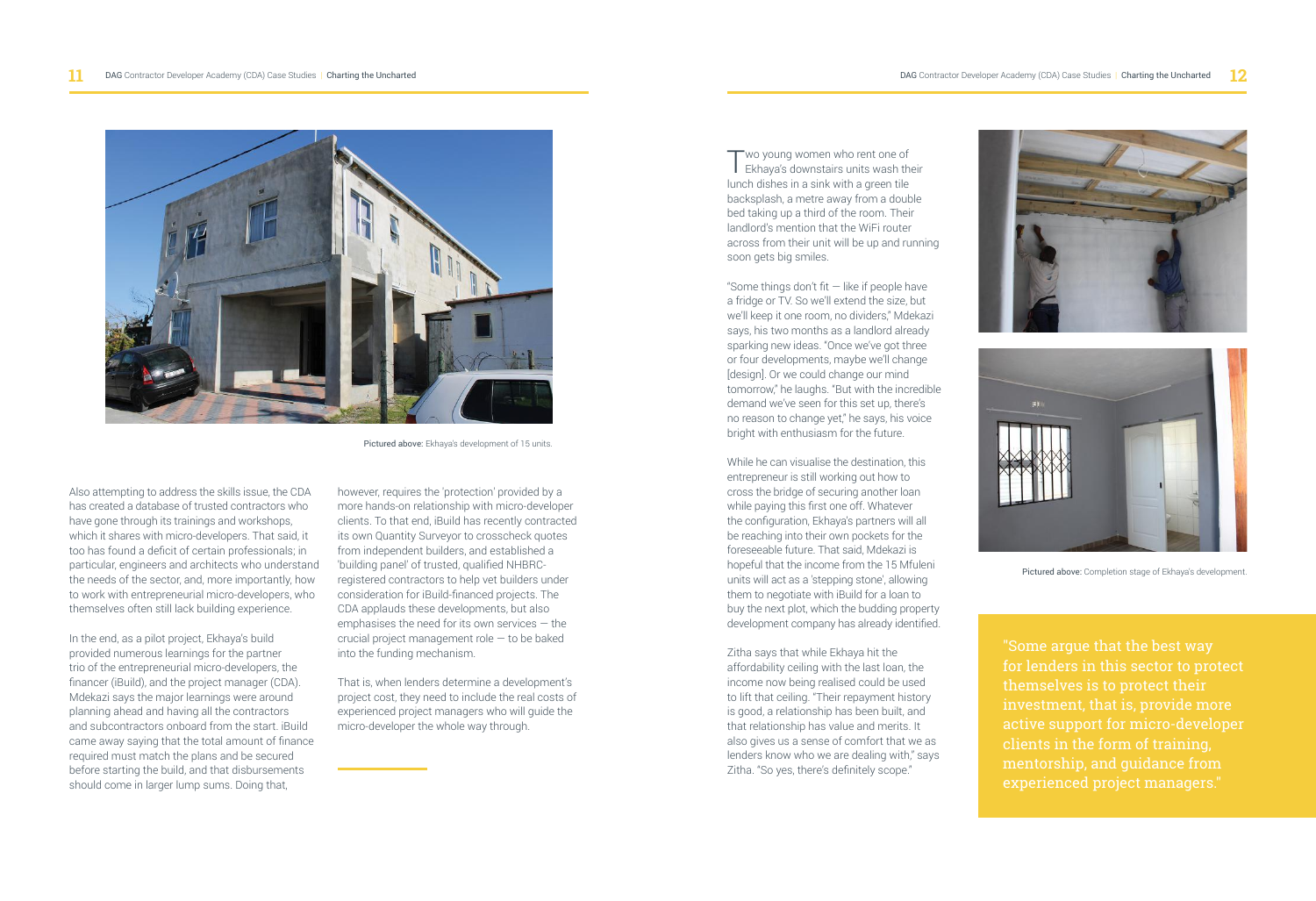# Lessons and Recommendations: Project Management / Construction

## Regulatory

- Rezoning from Single Residential to General Residential: this is a crucial source of funding for urgently needed bulk infrastructure additions, and speaks to the health and sustainability of the neighbourhoods being developed. However, many issues impede entrepreneurial micro-developers from rezoning:
- CoCT needs to better communicate the need for and rules around rezoning.
- Communities need to see that the City is in fact meeting existing infrastructure backlogs, so they are more inclined to comply with fees related to additional infrastructure.
- CoCT should expedite overlay zones for key areas.
- Need more clarity and specificity around what triggers the rezoning requirement (e.g., how many rooms are allowed in the three dwellings allowed by SR2?).
- Discussions around national government providing subsidies for bulk infrastructure provision in these areas (thus allowing municipalities to waive or reduce rezoning fees in specific areas for this type of micro-development).
- A more developmental role is needed from the side of local authorities:
- Simplify planning approval.
- Support the micro-developers in the process of compliance.
- Such support should be standardised and applicable across all District Planning Offices.
- Need for more consistency from more efficient District Offices:
- Need for policy guided by a spirit of support, but also including specific, practical guidance around how District Offices should approach this sector.
- The discrepancies in length of time it takes for applications to be processed needs to be addressed.

#### Finance

- Correct finance for the project: don't start a project with inadequate finance adjust the project to the funds, not the other way around.
- Finance should be disbursed in larger allotments, allowing micro-developers to work more efficiently.
- Need financial instruments (bridging finance) to assist micro-developers trying to reach the next level:
- Equity finance for next project once title deed on first development is held by lender. Institutions like the NHFC could create packages for bank guarantees, bridging finance, etc. to address this need.
- iBuild is developing a model for trusted clients to borrow against rental income.

- Hands-off approach by finance institutions doesn't work: loans in this space should come with a package of project management support, the costs of which must be included in total project cost:
- Finance institutions need to take responsibility for providing capacity building assistance to their clients if they want to see quality results.
- Use of Quantity Surveyors should be standard.
- Database of trusted builders/contractors should be maintained (as with CDA, or with iBuild's Building Panel).
- Everyone involved in the build (contractors, subcontractors) should be identified from the start, and meet to confirm an initial master plan, so that micro-developer/project management can order the sequence of activities and relevant material procurement most efficiently.
- Lack of certain professional skills and experience:
	- CDA to continue growing its database of skilled and recommended contractors.
	- There is especially a need for engineers and architects who can work in this space with micro-developers.
- Need well-trained artisans like plumbers, etc.
	- Re-examine roles of institutions like Construction Education & Training Authority (CETA) and FET colleges.
- Established built-environment professional bodies should directly engage with this sector, invite micro-developers to workshops, trainings, conferences.
- Questions around costing and understanding the requirements of CoCT aren't straightforward: - Hold trainings linked to live projects.
- CDA has developed a cost estimation tool that could be further developed, and shared more widely.

# References

City of Cape Town (CoCT). 2020. *Facilitating Small Scale Rental Units in Khayelitsha: Smart Citizen Action Adding Public Value in the Provision of Affordable Rental Units.* August 2020.

Development Action Group (DAG). 2020. *Enabling Affordable Rental Housing: Interplay of finance and planning policy.* 

Development Action Group (DAG). 2021. *Contractor and Developer Academy.*

The Centre for Development and Enterprise (CDE). 2020. *Building Better Cities: A new approach to housing and urban development.*